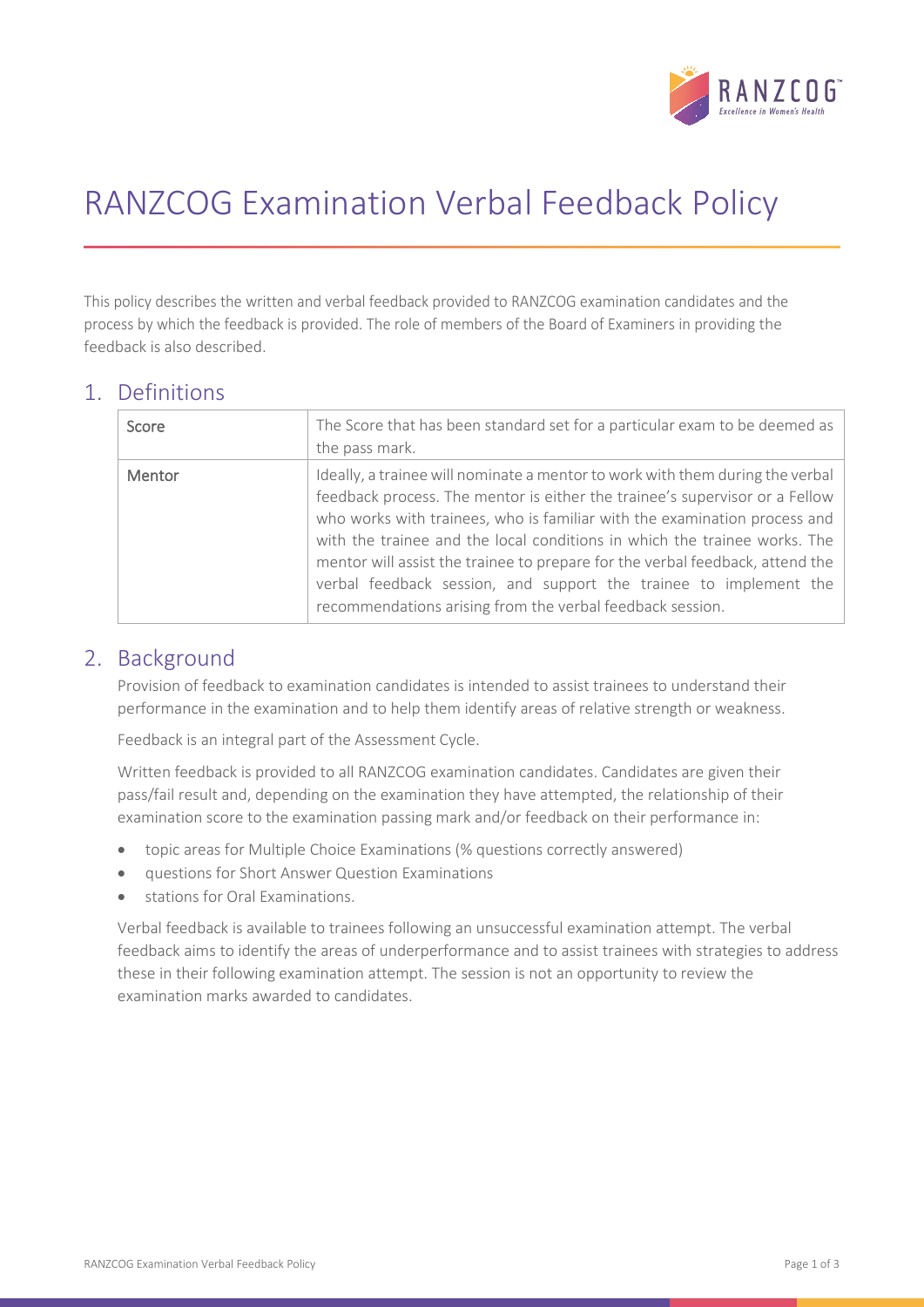

#### 3. Policy

RANZCOG provides written feedback to all examination candidates. Candidates who have been unsuccessful in any attempt at the DRANZCOG Advanced Oral or the Written or Oral FRANZCOG or Subspecialty Examinations may request verbal feedback. Unsuccessful candidates are eligible for only one verbal feedback session per examination attempt.

Trainees who wish to request verbal feedback outside of the provisions outlined in this policy may do so subject to an application for Special Consideration as described in the *Exceptional Circumstance, Special* Consideration and Reconsideration Policy.

### 4. Procedure

#### 4.1 Procedures for Requesting Verbal Feedback

The Examination and Assessment Team must receive a written request for verbal feedback from the candidate within three weeks of the date of the release of examination results.

Trainees may not request a particular examiner to provide the feedback. The Chair of the Examination and Assessment Committee (EAC) or representative will nominate examiners to provide the feedback session taking into consideration the trainee's location.

By requesting verbal feedback, the trainee consents to their contact details and examination scripts, oral examination individual videos, scoresheets and feedback letters being provided to the examiner conducting the feedback session.

An Assessor may, in order to give informed verbal feedback under this policy, review video recordings of the assessment, in accordance with the College "Recordings of Assessments Policy".

Unless exceptional circumstances prevail, verbal feedback sessions should:

- be conducted as a face-to-face session
- include the trainee's mentor (in person, or via teleconference/videoconference)
- where possible occur within twelve weeks of the candidate receiving their results
- occur within six weeks from the date the examination materials are provided to the examiner conducting the session.

The information provided in the feedback session may not be used by trainees to appeal an examination result.

Following the feedback session, trainees must complete the reflection survey and submit this to the College within one week of the feedback session. A copy of the trainee's reflection will be provided to the Chair of the EAC and the examiner providing the feedback session.

At the conclusion of the feedback session, examiners will complete and sign the feedback summary and return it to the College. If any significant concerns regarding the trainee's performance are raised, the examiner will report these to the Examination and Assessment Team.